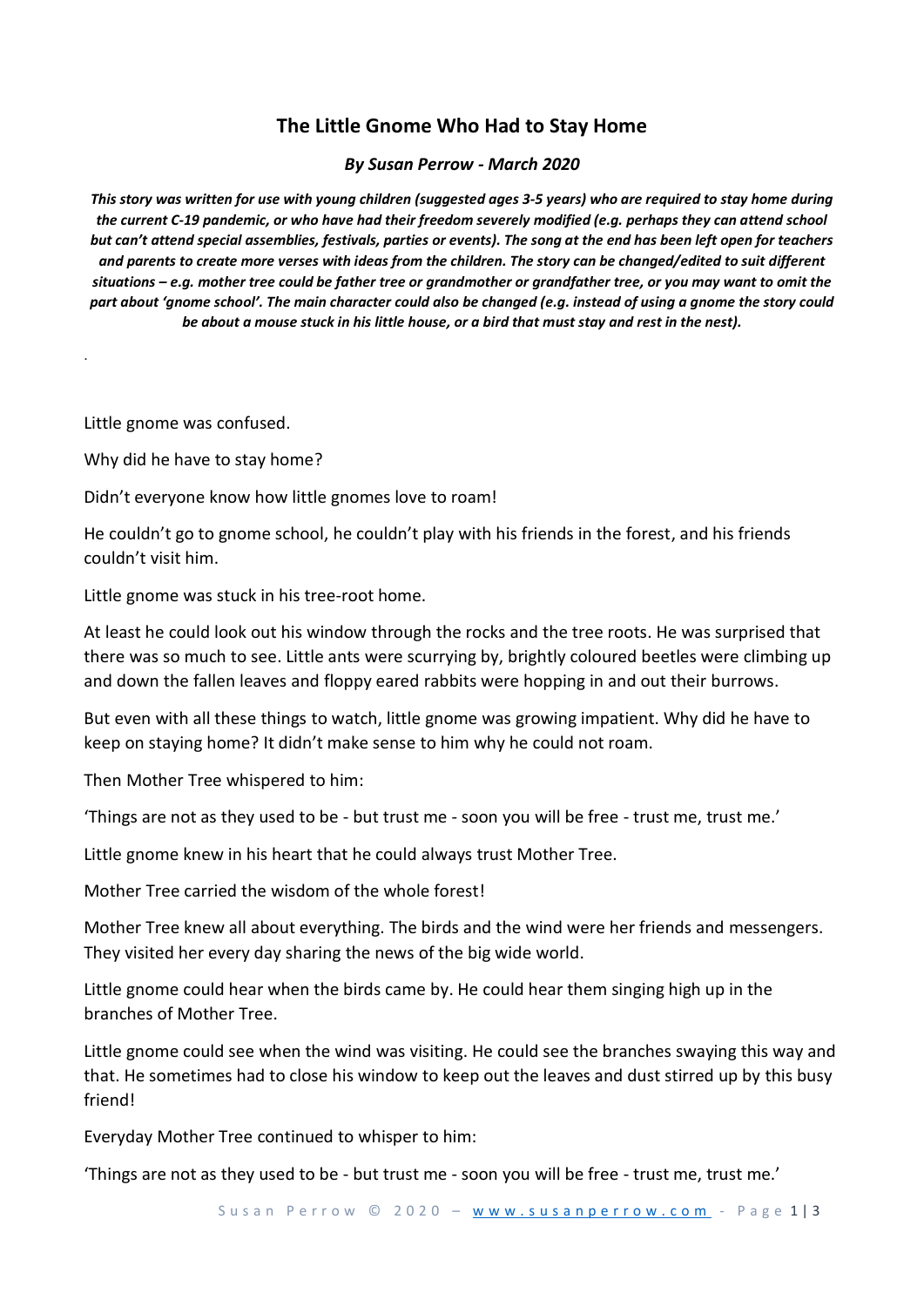So little gnome had to trust, and little gnome had to wait. Soon he knew he would be free again to leave his home amongst the rocks and tree roots. Soon he knew he would be free to roam once again in the beautiful forest.

And while he waited, he was surprised how many things he could find to do in his cosy little tree root home.

*Little gnome can dance Little gnome can sing Little gnome can paint and draw And do somersaults across the floor.*

*Little gnome can dance Little gnome can sing Little gnome can clean and cook And curl up with a picture book.*

*Little gnome can dance Little gnome can sing Little gnome can …………………………. And ………………………………………………..*

*Little gnome can dance Little gnome can sing Little gnome can …………………………. And ………………………………………………..*

*Little gnome can dance Little gnome can sing Little gnome can …………………………. And ………………………………………………..*

*Note: I have chosen to write this story with a 'mirroring' structure - the story simply reflects the situation and expands upon it with images that help share a message that is too strong to state directly with little children. I haven't promised any timeline because that would be irresponsible as no one knows it at this stage. The story's aim is to encourage acceptance of the current 'social distancing' situation, and to help motivate the children to find and enjoy activities that they can do within the home.*

*For anyone new to 'story medicine', stories can help navigate the emotions that come with different kinds of loss and challenging situations. By allowing rather than resisting the truth, and by dressing it with the fabric of the imagination, stories can help the process of weaving the truth into everyday life, especially with young children.*

*This story will be included in the 'loss of health and well-being' section in my next book, entitled, 'Stories to Light the Night: A Grief and Loss Collection for Children, Families and Communities' (due to be published late 2020 by Hawthorn Press, UK) – the book will have more than 80 stories in different sections ..... stories for the loss of a loved one, loss of place, loss of family connection, loss of a pet, loss of health and well-being, loss of trust, and environmental grief and loss*